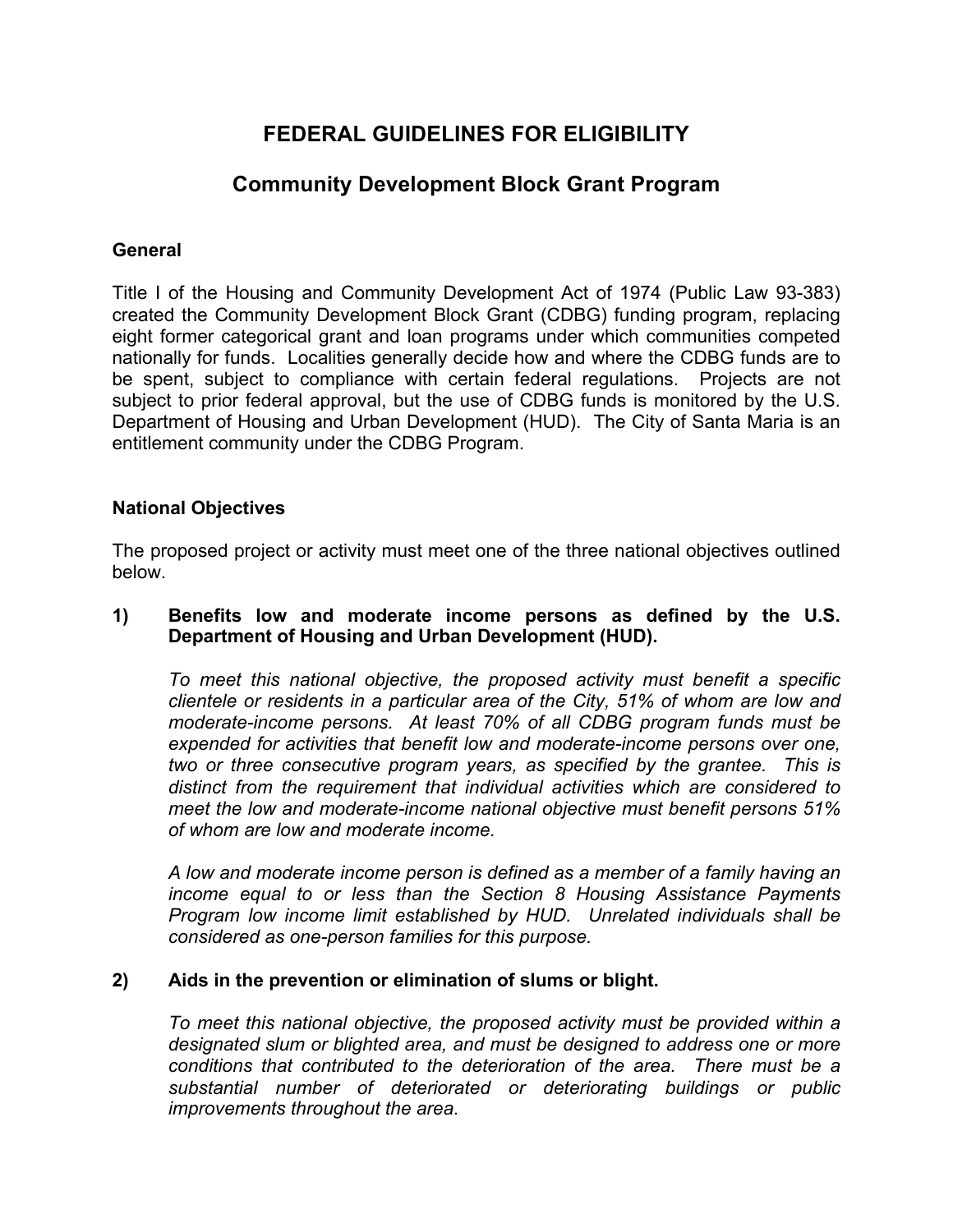**3) Meets community development needs having a particular urgency where existing conditions pose a serious and immediate threat to the health or welfare of the community, and no other funding sources are available.**

*To meet this national objective, the proposed activity must be provided to deal with major catastrophes or emergencies, such as floods or earthquakes, that have a community-wide impact.*

## **Types of Activities**

In addition to meeting one of the national objectives, the proposed project or activity must be determined eligible under one of the following activity categories:

- Acquisition of real property
- Disposition of real property
- Acquisition, construction, reconstruction, rehabilitation or installation of public facilities and improvements
- Site improvements
- Privately-owned utilities
- Clearance, demolition, removal of buildings and improvements, and/or movement of structures to other sites
- Interim assistance in areas exhibiting physical deterioration where immediate action is necessary to arrest deterioration and permanent improvements will be carried out as soon as practicable.
- Relocation of individuals, families, businesses, non-profit organizations and/or farms
- Removal of architectural barriers
- Housing rehabilitation
- Code enforcement
- Historic preservation
- Commercial or industrial rehabilitation
- Special economic development activities
- Special activities by subrecipients
- Public services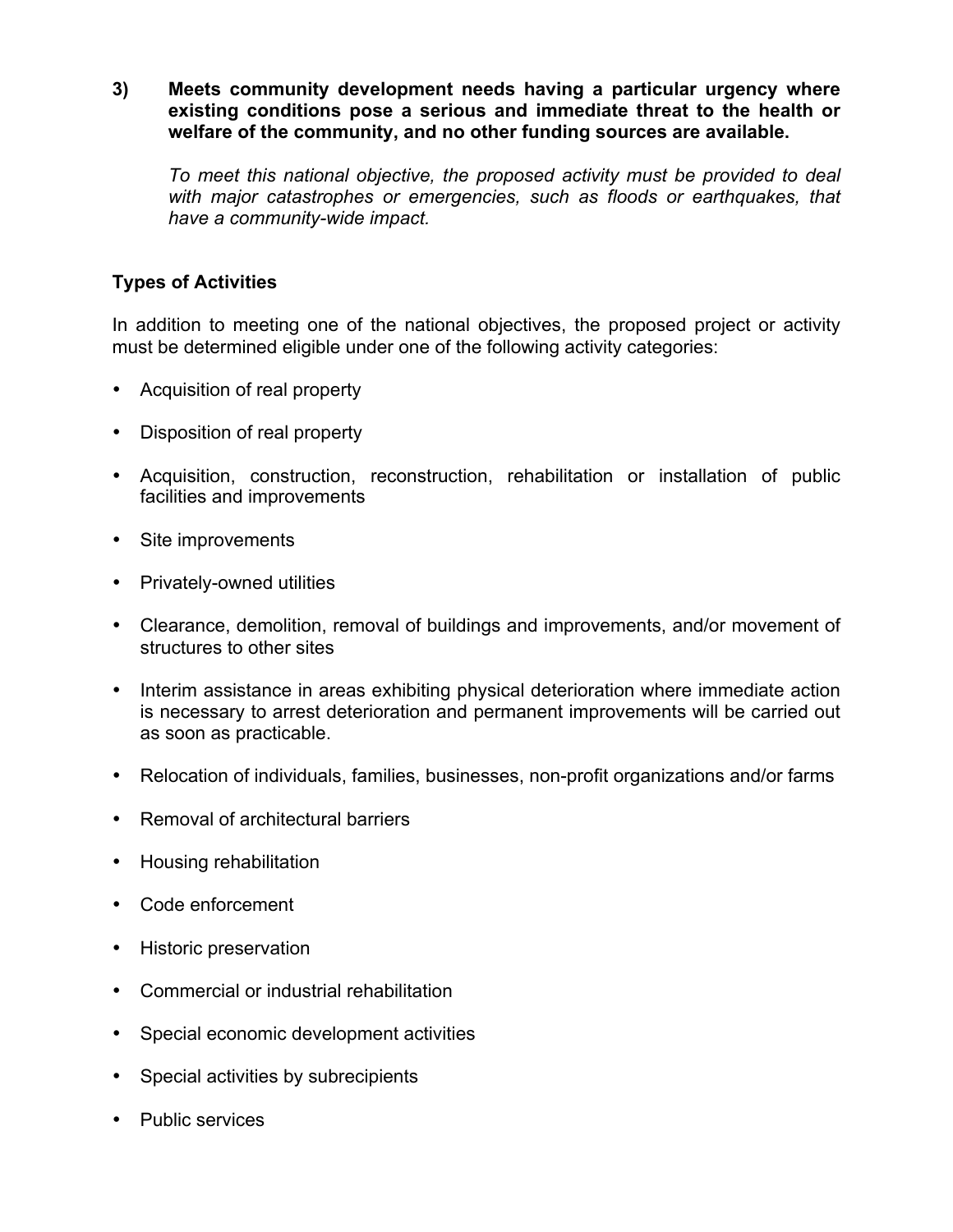*To be eligible, a public service must be either a new service or an increase in the*  level of an existing service above that which was provided in the previous twelve *months. This must only be demonstrated in the first year a public service activity is funded under the CDBG Program.*

*Public services must be directed toward improving the community's services and*  facilities, including, but not limited to those concerned with employment, crime *prevention, child care, health, drug abuse, education, fair housing counseling, energy conservation, welfare or recreation. Costs may include labor, supplies and materials necessary to provide the service.*

*The total amount of CDBG funds allowed for public services is 15 percent of the annual entitlement grant plus 15 percent of the program income received during the preceding program year.*

• General program administration

*The total amount of CDBG funds allowed for general program administration is 20 percent of the annual entitlement grant plus 20 percent of the program income received during the preceding program year.*

## **Home Investment Partnerships Program**

## **General**

The HOME Investment Partnerships Program is authorized under Title II of the Cranston-Gonzalez National Affordable Housing Act (Public Law 101-625). HOME is a formula-based federal allocation program intended to support a wide variety of state and local affordable housing programs. States and localities are required to provide a match of a certain percentage of federal HOME allocations. The City of Santa Maria is an eligible participating jurisdiction, as part of a consortium with the County of Santa Barbara.

### **Intent**

The intent of the HOME Program is:

- To expand the supply of decent, safe, sanitary and affordable housing, primarily rental housing.
- To strengthen the abilities of state and local governments to provide housing.
- To assure that federal housing services, financing, and other investments are provided to state and local governments in a coordinated, supportive fashion.
- To expand the capacity of non-profit community-based housing development organizations.